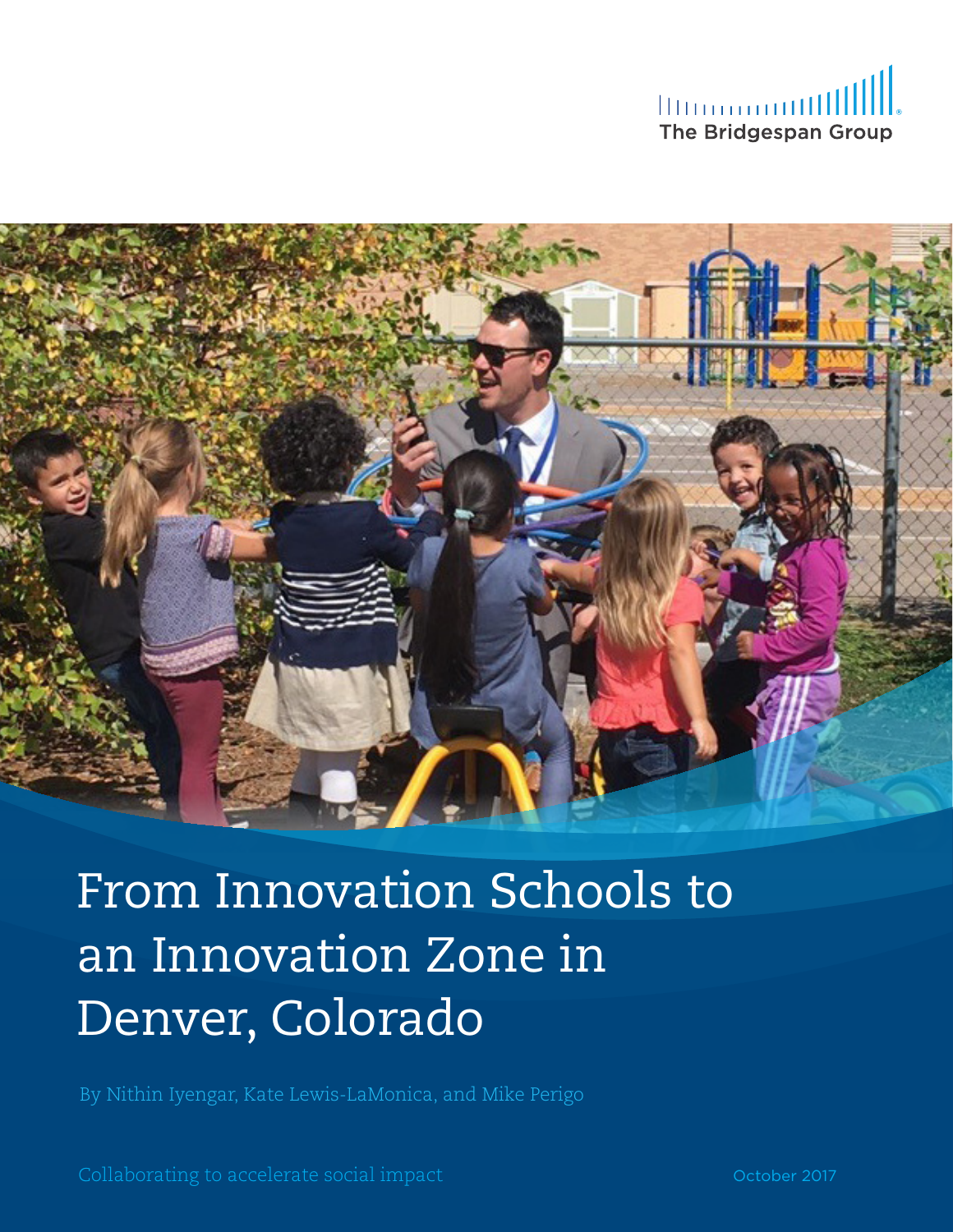This article is part of a Bridgespan Group research project that focuses on a new wave of district-led "innovation zones" that holds promise to overcome the challenges of turning around failing schools and deliver significant improvements in student outcomes. This new wave provides a subset of district schools with control over staffing, curriculum, and budgeting. Such autonomy often is guaranteed by a contractual agreement and enabled by state law that can sustain the zone despite potential changes in district leadership. The schools are sometimes operated by a nonprofit that is held accountable to the school district for significant improvement in student outcomes.

Our research highlights the experiences of five school districts that are vanguards of this new wave of innovation zones—Chicago; Denver; Indianapolis; Memphis, TN; and Springfield, MA.

These innovation zones reveal certain design features that place a focus on improving teaching and learning over multiple years—the heart of any successful turnaround effort. Specifically promising innovation zones:

- Set ambitious goals
- Guarantee autonomy
- Improve teaching and learning
- Follow the students
- Are sustainable, scalable, and built to last

The article that follows looks in detail at one of the school districts profiled in the Bridgespan report [A New Wave of District Innovation Zones: A Promising Means](https://www.bridgespan.org/insights/library/education/district-innovation-zones-and-economic-mobility)  [of Increasing Rates of Economic Mobility](https://www.bridgespan.org/insights/library/education/district-innovation-zones-and-economic-mobility)*.*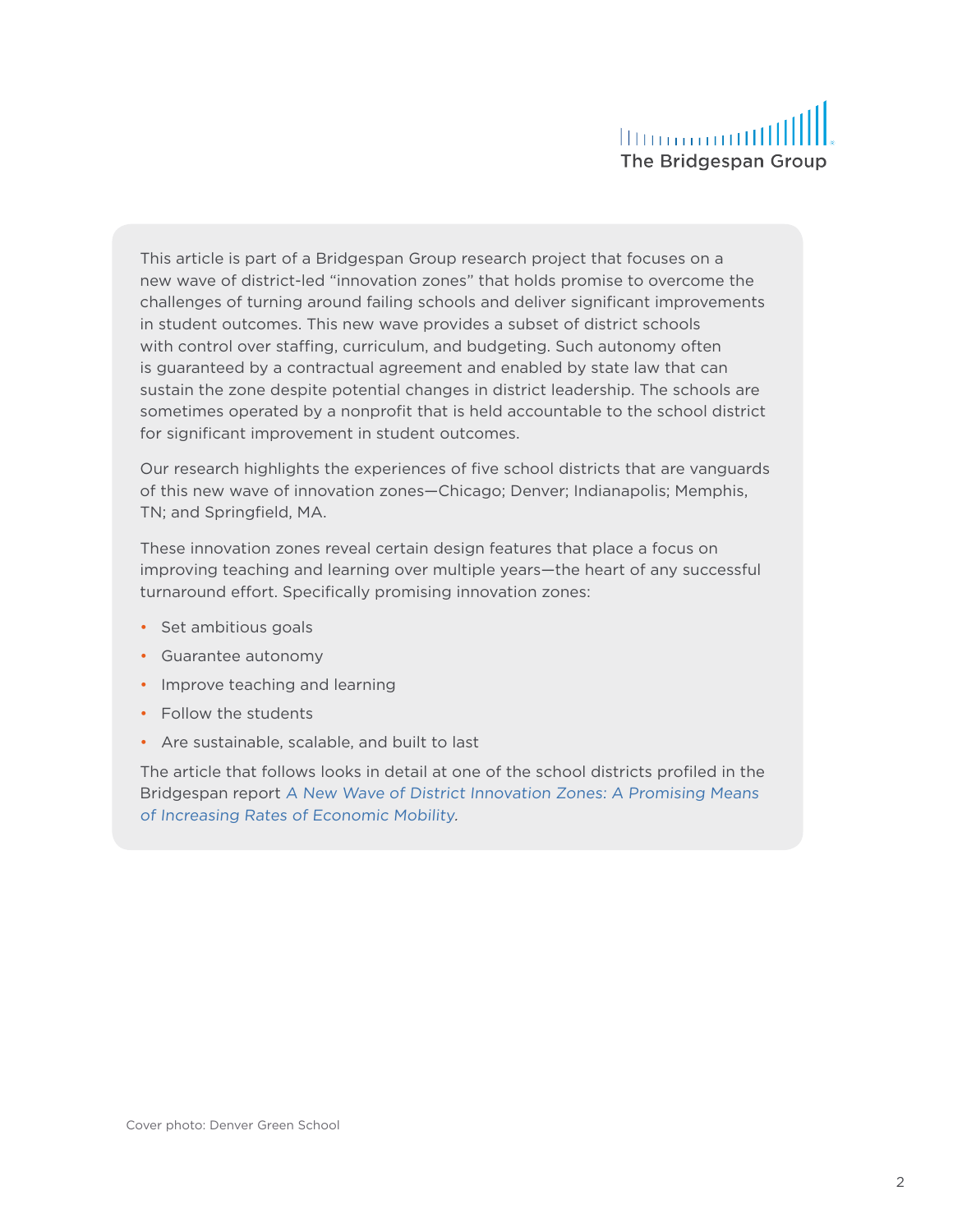

The Denver Public Schools (DPS) approved creation of the Luminary Learning Network (LLN), the district's first innovation zone, to build on past progress rather than to catalyze a turnaround effort.

Previously, the district had designated the four elementary schools that make up the network as innovation schools, and each improved student outcomes under that designation. Nonetheless, leaders of the four schools requested innovation zone status to gain increased autonomy to tailor instruction to each school's needs.

"If you want something you've never had, you have to do something you've never done," said Susana Cordova, then-acting superintendent of DPS.<sup>1</sup>

## The Context

Since its founding in 1858, Denver has grown on the strength of the mining, transportation, ranching, and energy industries. It also has been, historically, a source of innovative thinking in all of those areas, as well as in the field of education. Consider Emily Griffith, a Denver schoolteacher who in 1916 opened a school that offered language and vocational courses during the day and into the evening to make education accessible to what we would now call nontraditional learners.

So perhaps it is no surprise that DPS became one of the first public school districts in the nation to explore the idea of creating innovation zones of autonomously operated schools to improve student outcomes. A district of 199 schools serving 92,331 students, DPS empowers individual school leaders and leadership teams with the authority to

''*If you want something you've never had, you have to do something you've*  ne*ver done.* JJ<br>susana corbova,

SUSANA CORDOVA, FORMER ACTING SUPERINTENDENT, DENVER PUBLIC SCHOOLS make school-level decisions on behalf of their students.

Like two other innovation zones profiled in this report (Springfield Empowerment Zone Partnership in Springfield, MA, and Phalen Leadership Academies in Indianapolis), LLN is in its early stages and does not yet have a

record of proven success. Nonetheless, the innovation zone structure in Denver creates a powerful set of conditions for fostering success, making it worth consideration for other districts and for funders seeking opportunities to support initiatives designed to help more students receive a high-quality education.

<sup>1</sup> "State Approves Joining Four Schools into First DPS Innovation Zone," Luminary Learning Network, June 9, 2016[, http://www.llndenver.org/news/state-approves-joining-four-schools-first-dps-innovation-zone](http://www.llndenver.org/news/state-approves-joining-four-schools-first-dps-innovation-zone).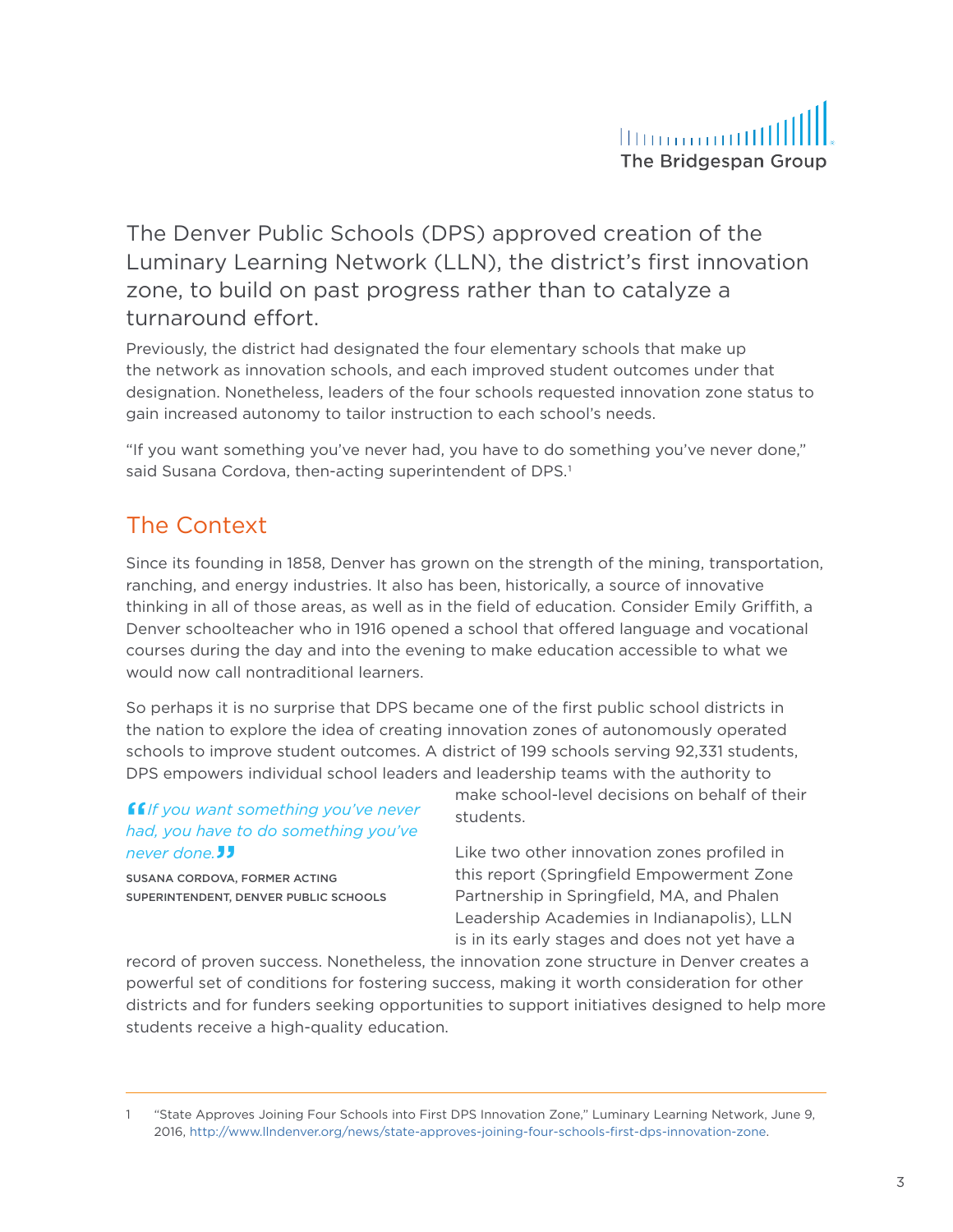# Setting the Stage for an Innovation Zone

Colorado formalized its efforts to empower school leaders in 2008 with the passage of the Innovation Schools Act. The Act's core purpose is to give individual schools and districts additional flexibility in decision making to better meet student needs.

Specifically, the Act allows a public school to submit an innovation plan (designed to improve student performance) to its local board of education for approval. If the board approves it, the innovation plan and associated waiver requests are then submitted to the Colorado Board of Education for approval. For the majority of innovation schools, local district superintendents retain overall responsibility and the districts retain control over school management decisions.

DPS had significant input into the Act and was quick to leverage the autonomy it provided. Today, the district has 47 innovation schools serving approximately 20,000 students (20 percent of its total enrollment). To support these schools, DPS expanded its support role of the Portfolio Management Team to cover not just charter schools but all alternative school structures, including innovation schools, innovation zones, and instructional management organizations. The 10-member Portfolio Management Team works with each school to renew its designation as an innovation school every two to three years and to hold schools accountable for high standards of performance. This team also supports schools that wish to receive innovation school status.

In addition to enabling school-level autonomy, the Innovation Schools Act provided the potential for districts to authorize or establish innovation zones—groups of innovation schools with shared characteristics that could use new autonomy and governance models to improve student outcomes. Specifically, the Act allowed for innovations in governance for sets of schools. LLN, a third-party nonprofit, was the first to make use of this provision in the Act, proposing to DPS a governance design for an innovation zone. The proposal

called for LLN to establish a board of directors composed of a broad set of stakeholders including district leaders, zone leaders, and individuals representing community interests.

For schools to take advantage of the Innovation Schools Act, DPS created an application process for zone schools. Specifically, DPS's application process—which included the option for a third-party organization to seek approval to manage the zone—requires identifying the common interests uniting the schools in a proposed zone; the specific ways in which schools, through inclusion in the zone, will be able to benefit students compared with schools that work alone; and evidence of support from parents as well as teachers and other school staff.



Students having fun at the Denver Green School. Photo: Denver Green School

Once creation of an innovation zone has been approved by DPS, schools in the zone—as provided for in the Innovation Schools Act—may be granted even greater autonomy than is afforded to individual innovation schools. While individual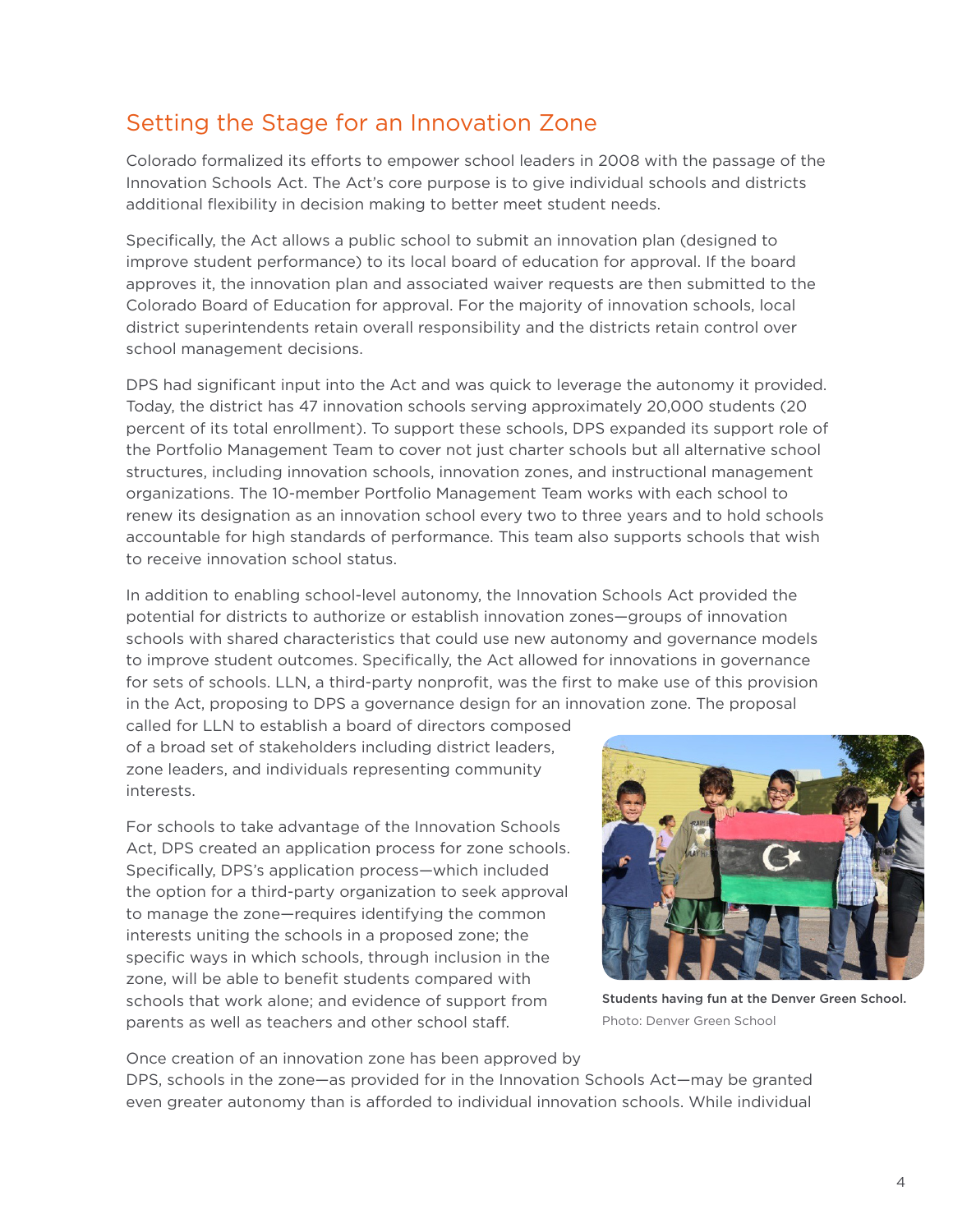innovation schools have greater control relative to other district schools over staffing, the length of the school day, and the length of school year, schools in an innovation zone can negotiate other terms directly with DPS. For example, LLN was granted:

- A separate governance and operational structure that is contractually accountable to the Denver Board of Education and affords comprehensive autonomy in areas including staffing, curriculum, and professional development
- Greatly increased budget flexibility, in that schools in LLN can receive control over a larger portion of the state/federal allocation of per pupil funding than traditional innovation schools have. (The district still withholds funds to cover expenses for items such as state/federal compliance, building maintenance, etc.)
- The ability to create economies of scale and use financial resources more effectively, in a manner similar to charter management organizations
- A framework for collectively pushing for greater autonomy from district-wide practices and initiatives than may be consistent with LLN's innovation school and zone plans

# Creating the Luminary Learning Network

Four schools in Denver (Ashley Elementary School, Cole Arts & Science Academy, Denver Green School, and Creativity Challenge Community) already had innovation status but believed they needed additional autonomy to reach the next level of improvement for their students. Since the district managed the schools, it continued to be involved in some staffing, professional development, and curriculum decisions. "Innovation status was not enough to accelerate teaching and learning in our schools," said Jessica Roberts, LLN's executive director.<sup>2</sup> In 2015, these four innovation schools, with the support of several philanthropic organizations, decided to apply for zone status. To support the development of this zone, the Denver Board of Education encouraged district staff to work with these schools and LLN leaders to develop a plan for an autonomous zone.

Nobody assumed at the outset that the best path for these schools to attain the autonomy necessary to accelerate learning led to becoming a "zone." In partnership with Mary Seawell, senior vice president of education at the Gates Family Foundation, leaders of the four schools gathered in a series of meetings to discuss the school structure they envisioned; solicit input from parents, community members, and other stakeholders; and develop the best course of action. Seawell, a former DPS board chair, also worked with the school leaders to engage the Portfolio Management Team and the Colorado Department of Education to determine the best way to achieve the autonomy they sought. They rejected the option of each school becoming a charter school. "Our parents, families, and teachers wanted to remain in the district—and so we had to think about another way," said Seawell.<sup>3</sup>

The Gates Family Foundation enlisted Empower Schools, a nonprofit organization with expertise developing innovative zone models in Massachusetts, to colead the zone design

<sup>2</sup> Bridgespan interview with Jessica Roberts, January 23, 2017.

<sup>3</sup> Bridgespan interview with Mary Seawell, April 12, 2017.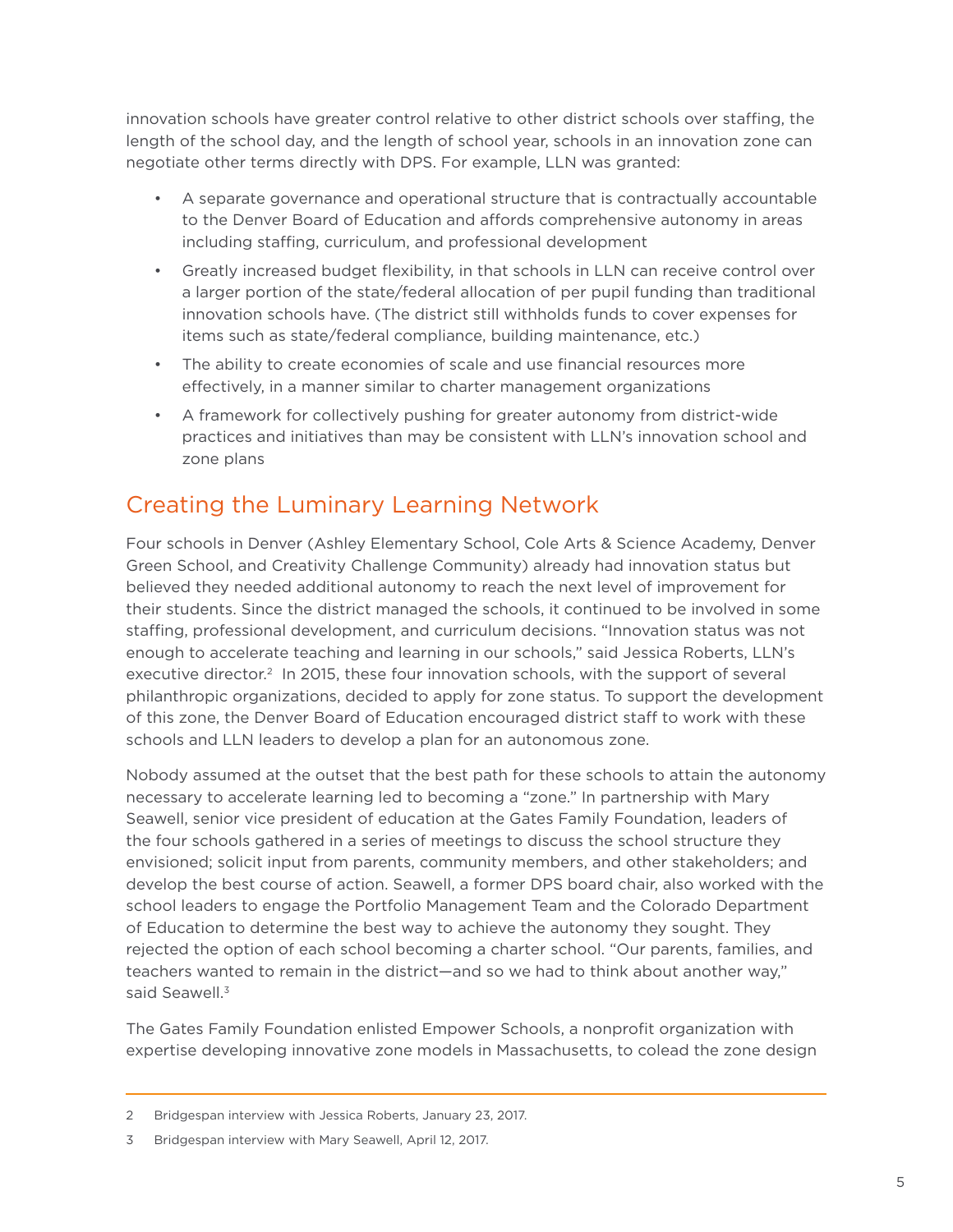process and provide strategic advisory support and technical assistance to the schools. After months of discussion and negotiations, the district, the Gates Family Foundation, and the four schools decided to pursue innovation zone status. The Denver Board of Education approved the zone's application in April 2016, and the Colorado Board of Education granted final approval in June 2016.

### Designing the Luminary Learning Network to Support Its Schools

LLN is an independent nonprofit governed by a board composed of school leaders, a Denver Board of Education member, a DPS employee, and community members. It operates through a memorandum of understanding (MOU) with DPS that ensures autonomy, provides accountability for both individual school and zone performance, and delineates the role of LLN and DPS in regard to managing LLN schools. This memorandum guarantees autonomy for the LLN. "If the district decides to stop pursuing innovation zones, our MOU ensures that we remain an innovation zone and keep our freedoms for at least three years, at which point we could appeal to the Denver Board of Education to continue," said Roberts, the executive director.

The Denver Board of Education plays a vital role for the zone, approving its renewal as a zone every three years, authorizing schools to enter the zone, and determining if schools should exit it. Roberts is the leader of the zone itself; she manages a lean central team consisting of two staff members; these two staffers divide their time between coaching and supporting school leaders and teachers and maintaining a collaborative relationship with DPS. The staff members are currently contractual partners (rather than employees) so that, "We may remain nimble and employ the best experts as our needs evolve," said Roberts.

School leaders in LLN have authority over staffing, curriculum, professional development, length and use of the school day, etc. Furthermore, zone principals are not required to attend district network meetings or to meet with DPS principal supervisors, known as instructional superintendents, for the purposes of professional development. Instead, principals receive targeted coaching and professional development, provided by thirdparty coaches whom principals select based on their individual needs. "Those [DPS meetings] were great opportunities, some of which aligned to what I needed and others not so much," said Zachary Rahn, principal at Ashley Elementary School. "But now I feel my coach and I are in charge of my development. It's much more tailored to what I need as a professional."4

In addition, LLN schools have greater budget flexibility than do other district schools and traditional innovation schools. Each of the four schools in the zone has discretion over how to spend approximately \$6,800 in annual per pupil funding. The schools in the zone also receive an additional \$450 or more per student (compared with traditional innovation schools) in lieu of shared services provided by the district if LLN schools decline those services.

<sup>4</sup> Melanie Asmar, "Denver Public Schools wants to give more autonomy to more schools through expanding 'innovation zone' experiment," *Chalkbeat*, December 13, 2016, [http://www.chalkbeat.org/posts/](http://www.chalkbeat.org/posts/co/2016/12/13/denver-public-schools-wants-to-give-more-autonomy-to-more-schools-through-expanding-innovation-zone-experiment/.) [co/2016/12/13/denver-public-schools-wants-to-give-more-autonomy-to-more-schools-through-expanding](http://www.chalkbeat.org/posts/co/2016/12/13/denver-public-schools-wants-to-give-more-autonomy-to-more-schools-through-expanding-innovation-zone-experiment/.)[innovation-zone-experiment/.](http://www.chalkbeat.org/posts/co/2016/12/13/denver-public-schools-wants-to-give-more-autonomy-to-more-schools-through-expanding-innovation-zone-experiment/.)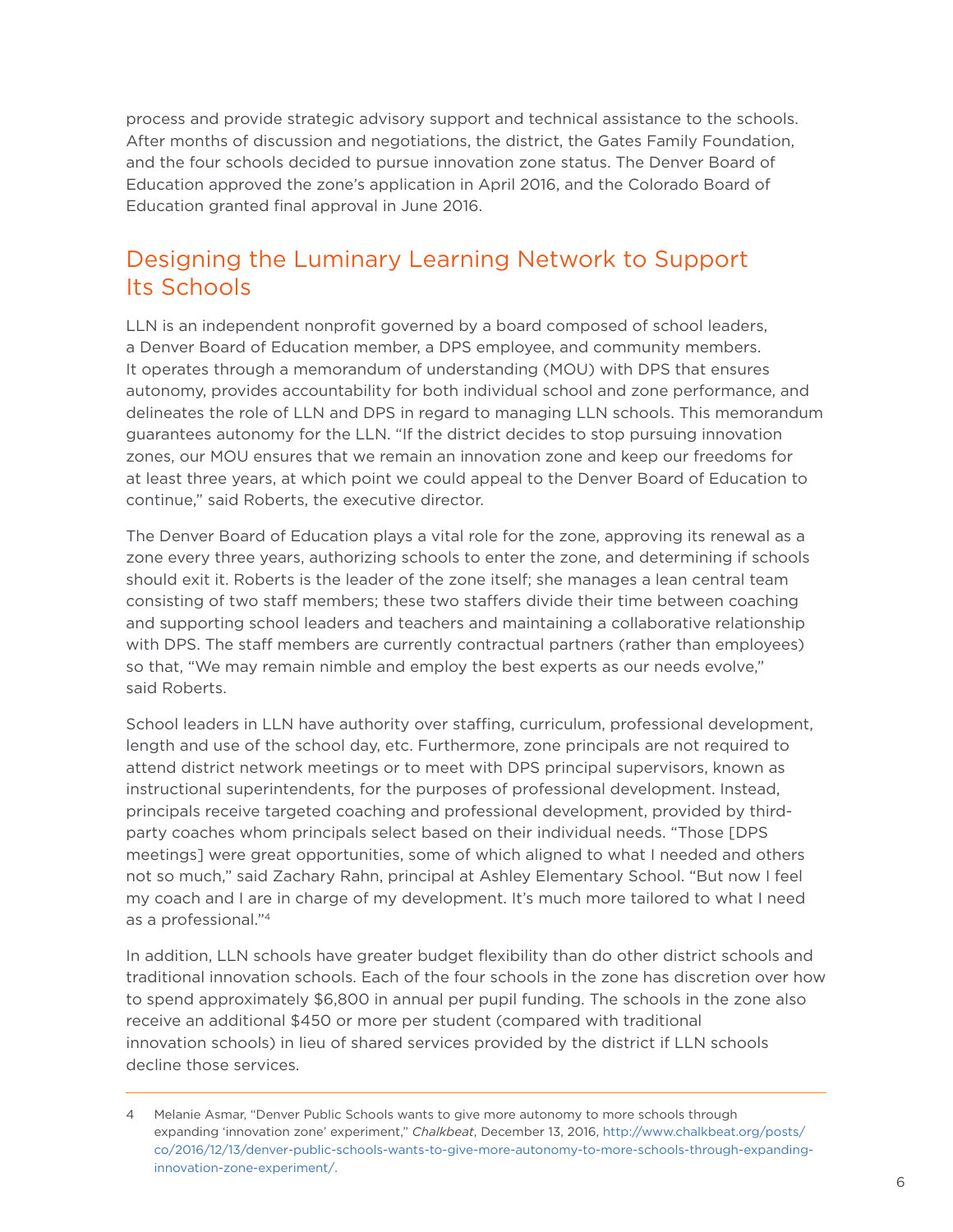In exchange for this autonomy, DPS holds LLN schools accountable for continued progress on the district's School Performance Framework (SPF), which takes into account measures such as student achievement, student attendance, and financial health to classify schools within a five-tier ranking system. As part of the LLN's MOU with the district, DPS expects the two zone schools that currently have third-tier status to move up a tier over the next three years, and the two schools that already rank in the top levels must identify and make progress in a specific area of growth. If schools do not improve, DPS can elect to dissolve the zone.

## Progress to Date and Path Forward

During the 2016–2017 school year, each of the four schools in the LLN made significant use of its autonomy. Denver Green School, for example, has increased work hours for its school psychologist. Ashley Elementary School has hired an additional part-time special education instructor. The nurse at Creative Challenge Community now works three days a week, up from one. The Cole Arts & Sciences Academy has hired a full-time substitute teacher who can be deployed as needed and develop knowledge about the school and its students in the process.

The LLN team, in partnership with the Center for Teaching Quality, a nonprofit organization based in North Carolina that supports teacher-led professional learning, is also revising professional development support for teachers to ensure that it is immediately relevant to their work. As Roberts put it, "We saw the zone as an opportunity to create more authentic, teacher-led 'PD' that is directly tailored to what teachers want and more closely tied to classroom practice."5

The LLN team is continuously seeking new ways to improve and build on what it is learning, often asking, "What zone design will best serve our students in the future, and how can we realize it?" In that spirit, the team is building LLN's capacity to gather and analyze student data and make use of what it learns from that analysis. For example, zone leaders recognize the need to help teachers and school leaders develop the capability to do "deep dives" into test results.

Philanthropy has had (and continues to have) a catalytic role in these efforts. Four donors—the Gates Family Foundation, the Fox Foundation, the Walton Family Foundation, and the Rose Community Foundation—helped to launch LLN and supported its initial costs, including those associated with the Center for Teaching Quality, zone design and launch support from Empower Schools, and support for establishing LLN as an independent nonprofit. A number of funders have also expressed interest in demonstrating the potential of an alternative public school governance structure for improving the broader district.

LLN leaders say that, over time, they would like to add four to six more schools to the zone. However, they recognize that there may be limits to how much the zone can expand without overextending itself or disturbing delicate balances. For example, Roberts has

Bridgespan interview with Jessica Roberts, January 23, 2017.